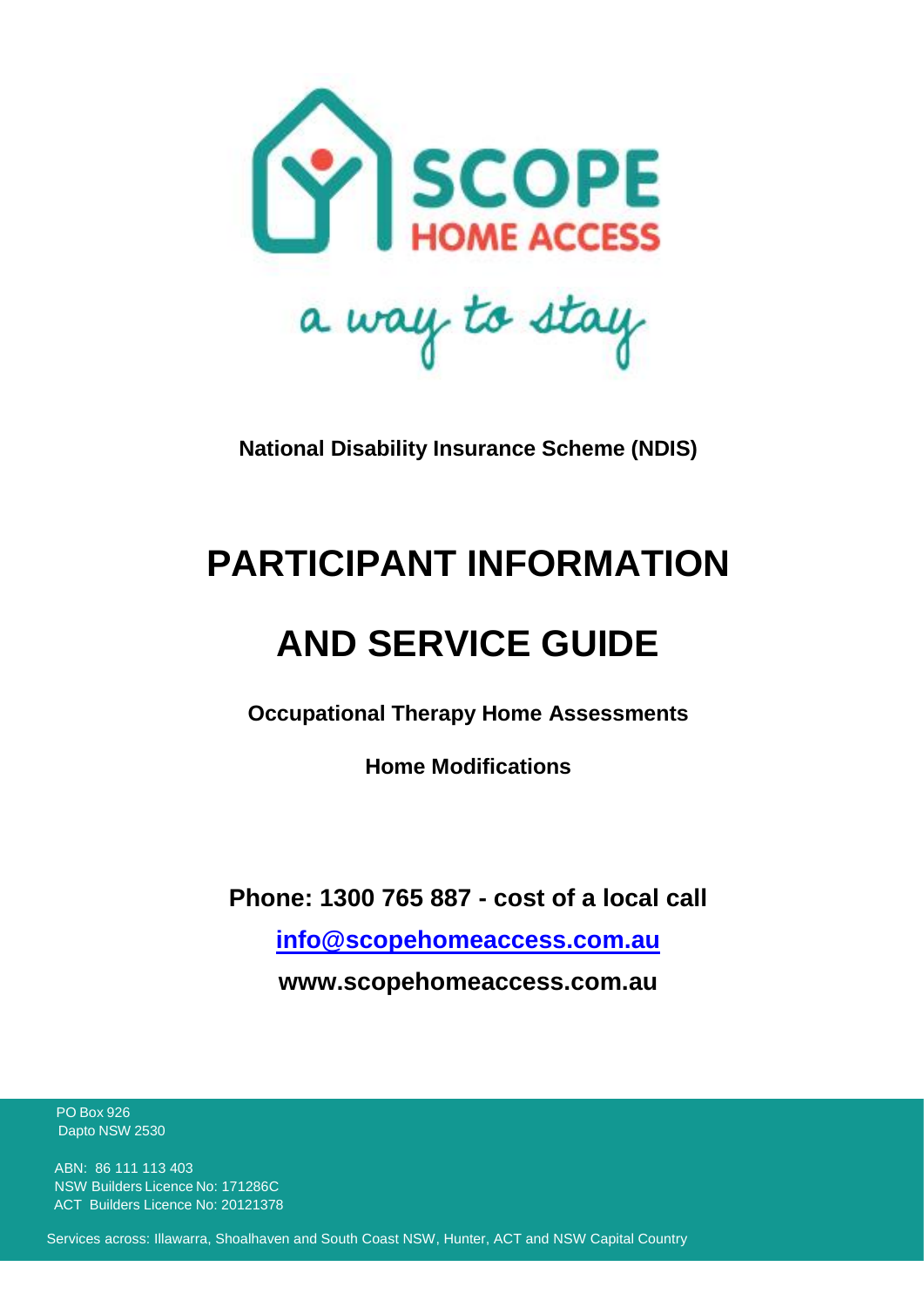Scope Home Access has been an approved provider to the National Disability Insurance Scheme (NDIS) since its inception in 2013; we have over 30 years' experience specialising in home modifications - assessing and completion of modifications for people with a wide range of disabilities. More recently in Illawarra and Shoalhaven area we have been able to offer Driving Assessments too.

Our Occupational Therapists and builders work closely with you from the initial Occupational Therapy Assessment through to completion of your modification(s) to achieve your goals, so you can feel confident in our advice and services.

Our staff and contractors are licenced, qualified, police checked and follow appropriate Work Health & Safety procedures and are committed to providing service in line with the National Disability Insurance Scheme Quality and Safeguards Commission.

## How to access and what to expect from our service(s)

If you need home modifications this guide will help you understand what you need in your plan to progress home modifications, it will also outline how service is delivered.

It is important to have a good understanding of Reasonable and Necessary, what NDIS will and won't fund and how this will relate to your goals as set out in your NDIS plan. It is also important to have an understanding that whilst NDIS fund the modification along with fixtures and fitting these items are at a standard grade (anything over and above standard grade will need to be funded separately by you the participant, and an agreement in place with your service provider).

Make sure you have a good understanding of your plan is it managed, what support categories are included in your plan and how much funds are under each support category - *for home modifications you will need the following support categories:* 

| Support Area:                  | Improved daily living                                                                                                                                                  |
|--------------------------------|------------------------------------------------------------------------------------------------------------------------------------------------------------------------|
| Budget:                        |                                                                                                                                                                        |
| Details:                       | Funding for an allied health professional or therapist to assess and<br>provide recommendations regarding home modifications that may<br>assist you achieve your goals |
| How will the supports be paid: | NDIS will pay  directly for these supports                                                                                                                             |

#### Occupational Therapy Assessment

If you required home modifications but only have the above Support Area 'Improved daily living' in your plan the OT will need to complete a needs assessment – the needs assessment indicates the need for home modification and other identified supports. The Needs Report is submitted to NDIS for review. Following review by NDIS the Support Area for Home modifications will be included in your plan.

| Dunuci Consultation and Home Mountations |                                                                     |
|------------------------------------------|---------------------------------------------------------------------|
| Support Area:                            | Home modifications                                                  |
| Budget:                                  | Quote required                                                      |
| Details:                                 | STATED SUPPORT: Funding for your home modification to be considered |
|                                          | based on recommendations submitted from a relevant practitioner to  |
|                                          | NDIS (that is a completed assessment and relevant quote). This      |
|                                          | recommendation will be considered against the reasonable and        |
|                                          | necessary consideration (quote required)                            |
| How will the supports be paid:           | NDIS will pay  directly for these supports                          |

### Builder Consultation and Home Modifications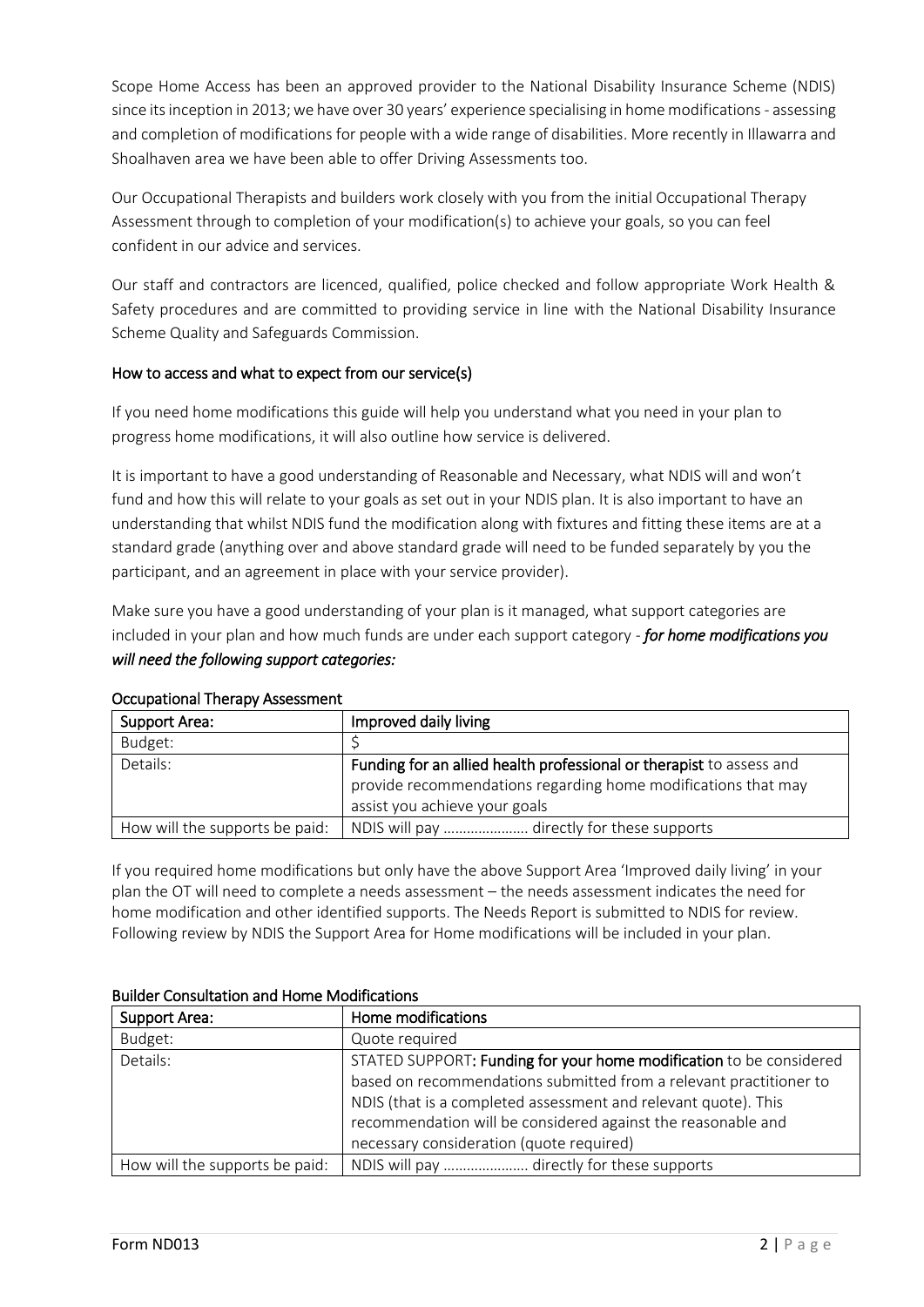OCCUPATIONAL THERAPY (OT) ASSESSMENT – Scope Home Access' Occupational Therapists are qualified and experienced in home modification and equipment assessment and prescription.

Our Occupational Therapy assessments/reports are based on objective clinical assessment in relation to your disability an how it impacts your daily life, their role is to assess you in your home environment and prescribe and/or make recommendations to assist you achieve your goals in line with NDIS guidelines.

What to expect at the home assessment - It is vital the assessment is carried out within your own home, the assessment can take up to two hours and will involve a discussion about your needs (and goals), your day to day life, and how you are managing at home and where you are having difficulty – they will discuss additional equipment and/or changes to your home and/or routine and provide professional advice around achieving your goals and potential solutions to improve your independence and help you work towards your goals.

An assessment can take up to two hours depending on your needs; family member(s) or carers are both encouraged and welcome to be present at the visit.

They will also discuss with you what you can reasonably expect to have funded by NDIS. The OT will work with you to find solutions that best meet your needs and are likely to be funded by the NDIS - *It is important to note that the NDIS makes the final decision about what they will fund.*

Following a home assessment, the relevant documentation i.e. plans, OT report and quote(s) are submitted to the NDIS or relevant party on your behalf. You will be given a copy of the application for your records.

If your application is sent to the NDIS, it will be reviewed to determine if the recommendations are reasonable and necessary. When applications are approved for funding, we can work with you to notify equipment suppliers and/or commence the process of construction for any home modifications.

To access our Occupational Therapy service your plan will require the appropriate funds against the following NDIS Support Category – Improved daily living – see table page 2

Please note:

- *Required hours for service is calculated based on an individual's requirements/need and is costed in increments of 15 minutes.*
- *Service cost is based upon an hourly rate in line with NDIS pricing guide at the time of service.*

Home Modifications – there are different types of modifications Minor modification and Complex structural modifications, both will require Occupational Therapist recommendations/prescription

Minor Home Modification – such as grabrails, handrails, hand-held showers, lever taps, ramps, access paths, widening doorways, wheelchair access etc.

The OT will forward their recommendations to Scope Home Access builder who will then quote based on OT's recommendations. Scope Home Access will then submit on your behalf the OT's recommendations (report if required) and quote to the NDIS or relevant parties on your behalf. We will provide you with a copy of the application.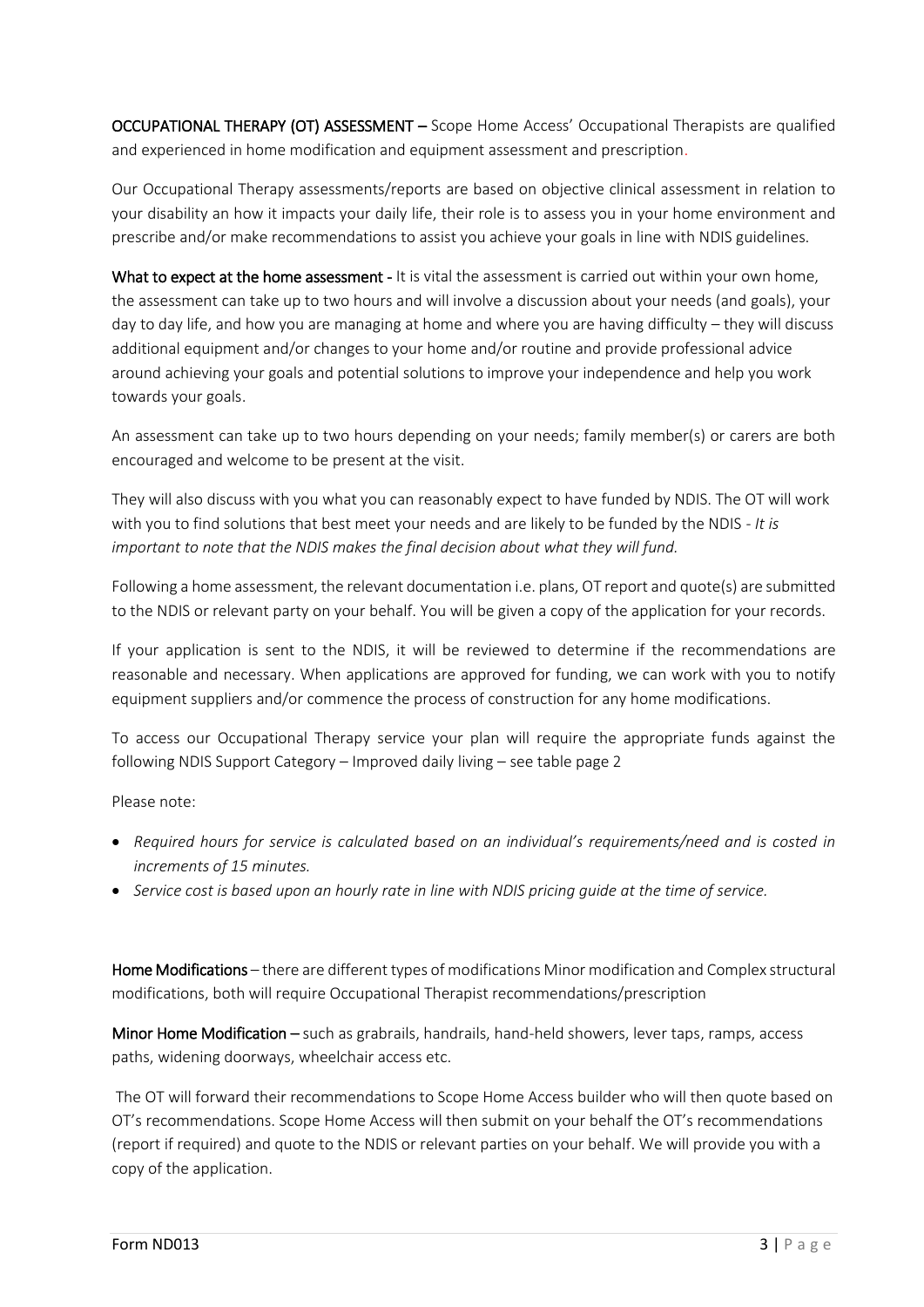Complex and Structural Home Modifications – such as major bathroom and kitchen modifications, require both an OT and Builder Consultation to progress an application for this level of work.

The OT will need to be accompanied by a builder (Builder Consultation) to ensure the OT's recommendations are structural viable within the home. If you have no funding in the Home Modification section of your NDIS plan, the OT will need to submit a report requesting support and funds are included to be able to progress the builder consultation.

If you have a small amount of funding in the Home Modifications section of your NDIS plan, the OT can easily arrange a Builder Consultation. The OT and builder will consult with you about what options that are structurally possible and what will help you meet your goals.

Following the home assessment with the builder the OT will draw up plans and complete the supporting report and specifications required by the NDIS and the Scope Home Access builder will then quote\* the modification (modifications over \$10,000 NDIS required two quotes) The plans, OT report and quote is submitted to the NDIS for approval. We will provide you with a copy of the application.

# *\* additional items, features, upgrades or building work beyond what is reasonable and necessary, can also be explored, and you can consider using your own funds towards these.*

Simple equipment the OT will research suppliers and get quotes for products that will suit you and your needs. We will work with you and the supplier to determine if you have the funding available to arrange ordering and delivery of the items as soon as possible. If you do not have enough funding available in your plan, the OT will complete a report to support your need for the item(s). We can submit this to the NDIS or relevant party on your behalf. We will provide you with a copy of the application.

For complex equipment the OT may arrange trials with experienced and knowledgeable equipment suppliers. This will give you the chance to try different options and work with the OT to find the best solution to meet your needs. The OT will then source quotes for the equipment and complete a report to support your need for the item(s). We can submit this to the NDIS or relevant party on your behalf. We will provide you with a copy of the application.

DRIVING ASSESSMENTS – The purpose of the assessment is to determine if your medical condition impacts driving safety. We will focus on safety and the potential need for any vehicle modifications or specialist driving techniques.

An Occupational Therapy driving assessment is approximately a 2-3-hour assessment which consists of 2 components:

- 1. An off-road assessment usually conducted in your home
- 2. An on-road assessment conducted in a driving instructors' car that has been fitted with a dual brake system

Immediately following the assessment, the OT will provide feedback regarding the impact of your medical condition on your ability to drive safely and according to RMS legal requirements.

Cost will vary depending on the type of assessment and reporting/travel requirements. Any costs for the driving instructor and/or vehicle modifications are not included as part of the OT assessment costs.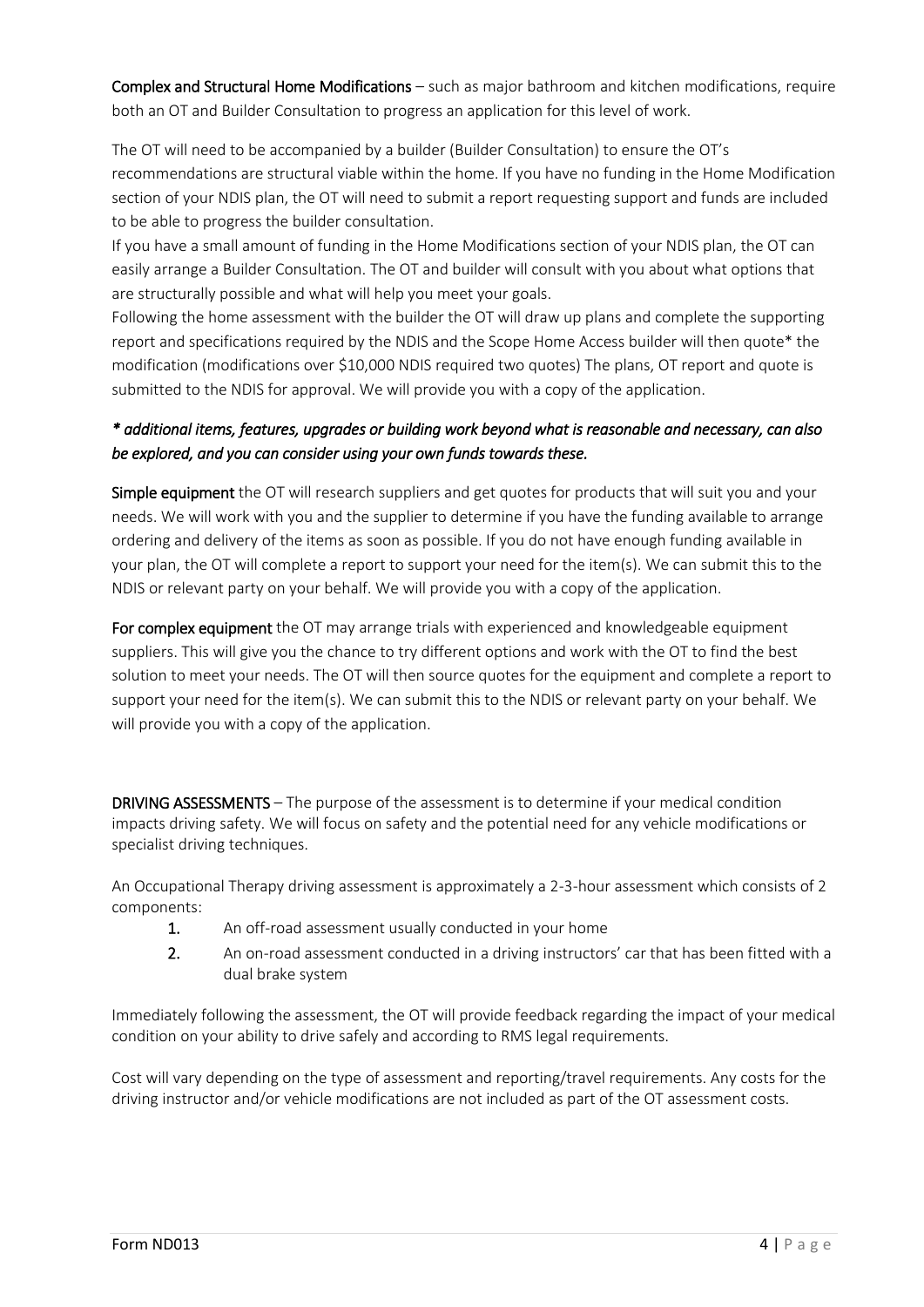BUILDERS CONSULTATION – are required for Complex modifications, our builder can carry out a Builder Consultation visit with your appointed Occupational Therapist; the builder will determine the viability of any modifications within the existing footprint of your home that the Occupational Therapist may propose.

Scope Home Access' Builder' will consider and assess the existing structure and services available and will make recommendations to the Occupational Therapist as to any possible structure changes (if required) to assist in the formulation of the Occupational Therapist's design plans and specifications.

The Builder Consultation fee is \$300 (excluding GST); this includes a total 1 hour of return travel i.e. to and from builder's base, any travel in excess of this time will be charged at \$75.00 per hour (excluding GST).

To access our Builder Consultation service your plan will require the appropriate funds against the following NDIS Support Area – Home modifications – see table (2) page 3

CONSTRUCTION – Once approval has been confirmed the construction stage can begin, this can involve builders, sub-contractors or both depending on the type of modification i.e. minor or complex.

Minor Home Modification – our builder will contact you to make a convenient time to schedule /complete works, you will be asked to sign a Service Agreement outlining terms of service and giving permission for work to proceed prior to any work commencing

Upon completion of works payment will be claim via portal or an invoice raised depending on how your plan is managed.

Complex and Structural Home Modifications – our builder will complete a building contract this contract is an agreement between us and the homeowner giving permission for work to proceed at the agreed amount and start/finish date - the contract will also outline special conditions (*if required*) and deposit/progress payments schedule. Our builder will explain the building contract to you to ensure you understand it and feel confident before signing. Once the contract has been signed work is scheduled and deposit requested. Prior to work commencing our builder will contact you to confirm start date and time.

Throughout construction progress payments are claimed in line with the contract. Upon completion the final payment is requested, and our builder will provide the homeowner with compliance certificates and any relevant warranties.

Once your application is with the NDIS, they will review it and determine if it the recommendations are reasonable and necessary. When applications are approved for funding, we can work with you to notify equipment suppliers or commence the process of construction for any home modifications.

WEBSITE / FACEBOOK – for more information on our services or to browse through our Gallery of home modification photos (including before and after examples), please visit our website at [www.scopehomeaccess.com.au](http://www.scopehomeaccess.com.au/) or to keep up with all the latest home modification news, 'Like' and 'Follow' us on Facebook

PRIVACY – The Scope Home Access Privacy, Dignity & Confidentiality Policy (Policy B01) incorporating the Australian Privacy Principles is available on our website [www.scopehomeaccess.com.au.](http://www.scopehomeaccess.com.au/) A hard copy can also be provided at your request.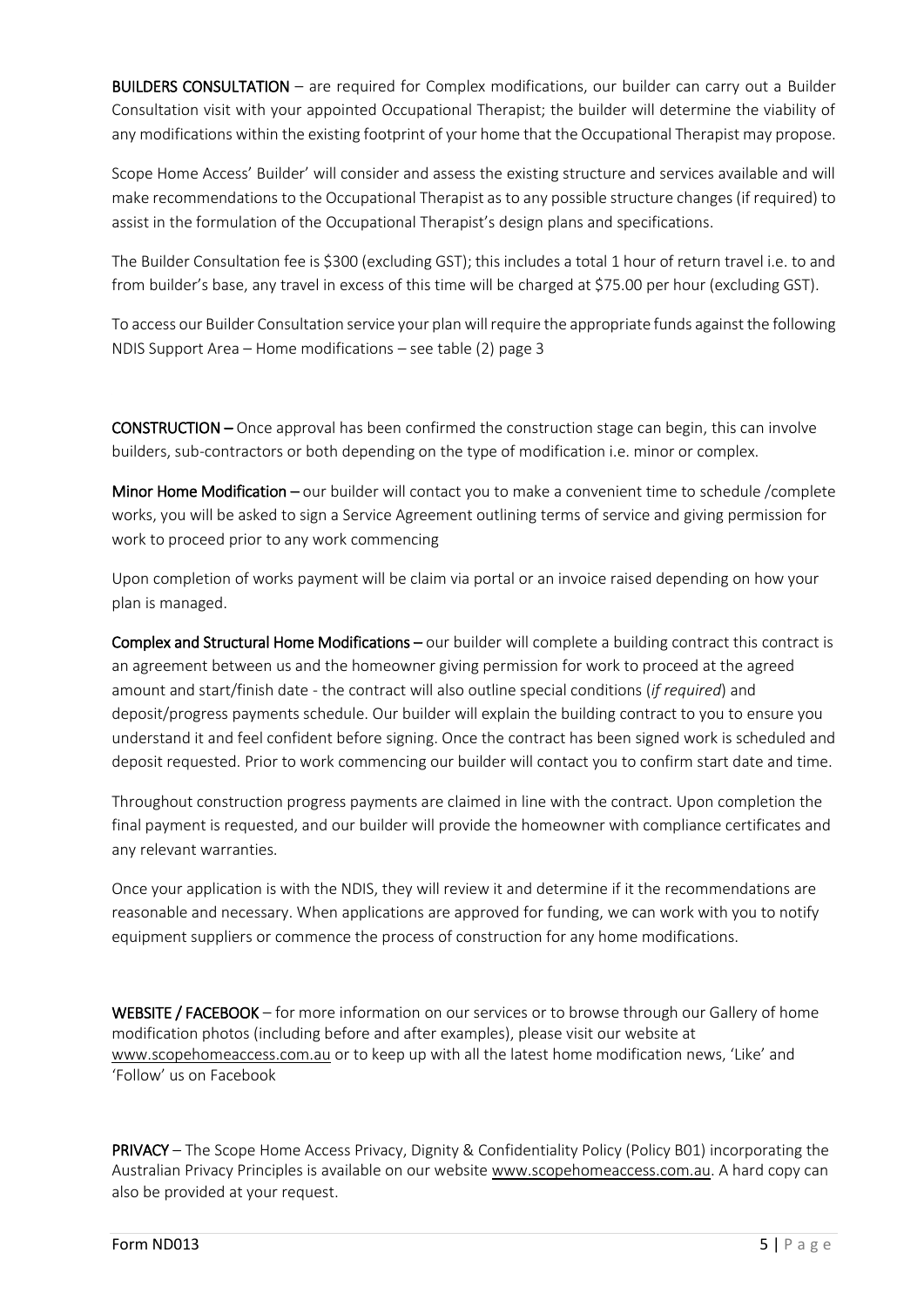ADVOCACY – You have a right to use an advocate of your choice to communicate on your behalf with Scope Home Access. This may be a family member, carer, friend or advocacy service (Scope Home Access can help you contact a service if required). If you wish to appoint an advocate please let us know, alternatively we can provide you with an 'Authority to Act as an Advocate' form.

### PARTICIPANTS RIGHTS & RESPONSIBILITIES –

### Your rights:

- $\triangleright$  to be treated with respect including your culture, diversity, values and beliefs
- $\triangleright$  to ensure your dignity and right to privacy is protected
- $\triangleright$  to be supported to make informed choices and exercise control in deciding which service(s) meet your needs
- $\triangleright$  to have a written Service Agreement covering service(s) agreed upon to ensure a clear understanding of the supports chosen and how they will be provided – to have your services reviewed
- $\triangleright$  to privacy and confidentiality of your personal information
- $\triangleright$  to be provided supports and services in a safe and competent manner, with care and skill
- $\triangleright$  to have prompt steps taken to raise and act on concerns about matters that may impact the quality and safety of supports and services provided
- $\triangleright$  to have all reasonable steps taken to prevent and respond to all forms of violence against, and exploitation, neglect and abuse of, people with disability
- $\triangleright$  to have all reasonable steps taken to prevent and respond to sexual misconduct
- $\triangleright$  to be given information on how to provide feedback and/or complaints about the service(s) you have received
- $\triangleright$  to have your fee for service(s) determined in a way that is transparent, accessible and fair.

#### Your responsibilities:

- $\triangleright$  work cooperatively with Scope Home Access to achieve relevant goals within NDIS guidelines
- $\triangleright$  treat Scope Home Access staff members with respect
- $\triangleright$  provide enough information to enable us to both develop and deliver your service(s) follow the terms and conditions of your written Service Agreement
- $\triangleright$  provide and allow safe and reasonable access for staff at times
- $\triangleright$  pay any fees outlined in your quote acceptance or written Service Agreement

FEEDBACK AND COMPLAINTS - Feedback is encouraged, we appreciate your comments as this helps us to continually improve our service (completing our Client Survey is a simple way to convey your experience).

If you have any concerns or wish to make a complaint about the service you have received, we would like to hear from you. Your complaint will be dealt with, free from reprisal, fairly and promptly. Please contact our Client Services team who will be happy to assist.

For Feedback and Complaints please contact:

| Scope Home Access - Client Services Team | NDIS Quality and Safeguards Commission:           |
|------------------------------------------|---------------------------------------------------|
| PO Box 926,                              | Free Call 1800 035 544                            |
| DAPTO NSW 2530                           | Website:                                          |
| Telephone: 1300 765 887                  | www.ndiscommission.gov.au/participants/complaints |
| Email: info@scopehomeaccess.com.au       |                                                   |
|                                          |                                                   |

A copy of our Grievance Policy and Reportable Incident Accident or Emergency Policy can be found on our website www.scopehomeaccess.com.au or can be posted to you upon request.